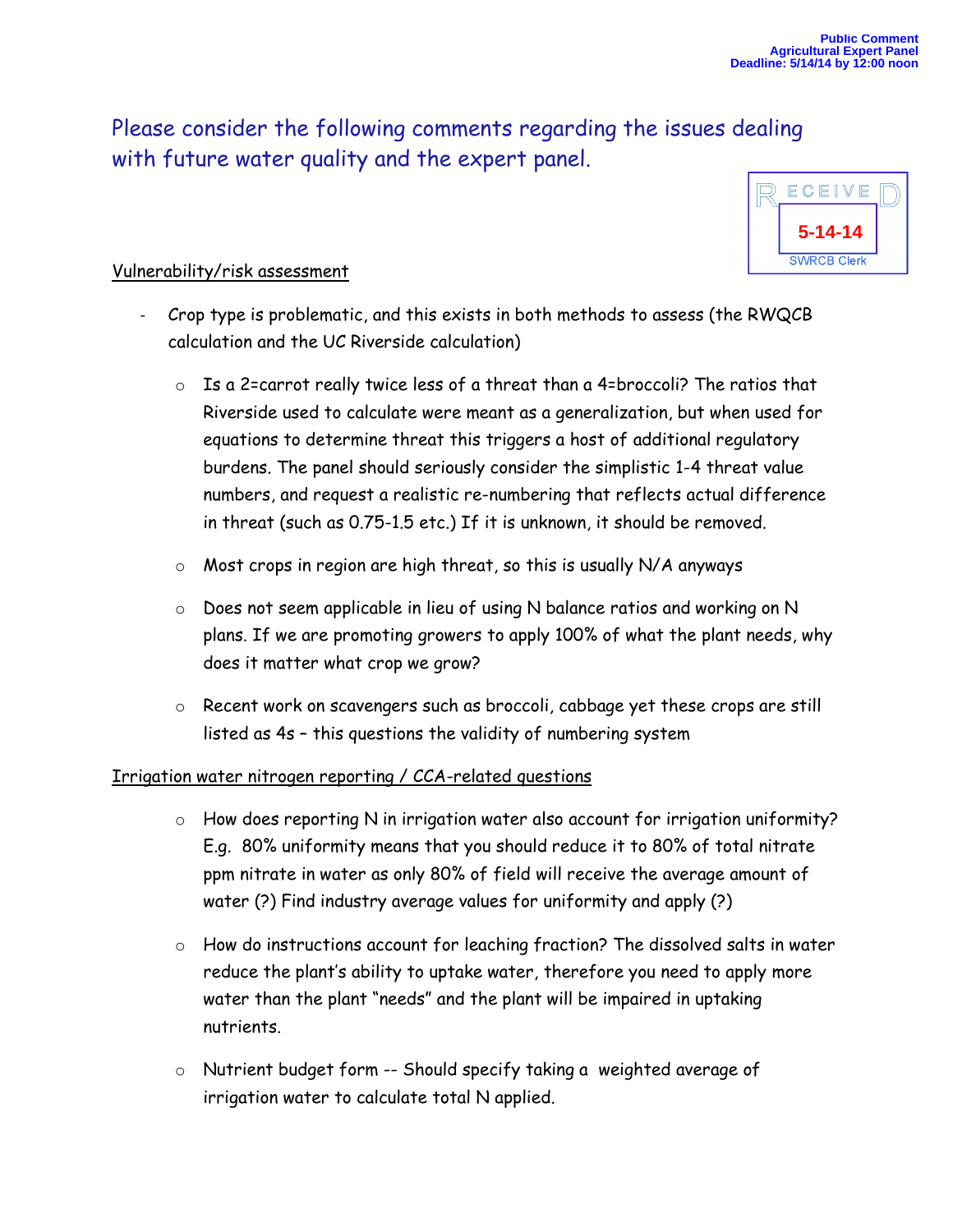- **Reporting** 
	- o Water use data and nitrogen should be reported at ranch or well level, not crop level. Farmers only have water meters on wells, not on every field (=every crop)
	- o Perhaps making each farm start with their top 5 crops (in acreage) and reporting those, OR reporting at the Ranch level would be easier than all at once.
- Cover crops and compost
	- o Double counting If compost and cover crops are incorporated, doesn't that show up in the soil test taken later (and therefore is double-counting it)?
	- o Release rates are extremely variable last years, but how confident are we of those percentages, water content and temperature drive process.
- N ratios -consider that actual nitrogen use efficiency of crops (themselves) is lower than 100%, how can growers then apply only 100% of N required?
- Split applications vs. 1 application fertilizer

Overall there is too much variability in performance and farming practices for there to be a one size fits all regulation. Focus should be on third party cooperatives/auditors working directly with farmers to review and suggest improvements for performance. Current staff at RWQCB do not have the agronomic expertise nor budget to conduct, and there are probably not enough CCAs to do so either (yet).

Another comment to consider: If we (farmers) are willing to admit that the contribution to ground water problems were mostly through the fault of over application, is the State willing to allow us to fix the problem utilizing newer and better scientific data and methods that weren't available when our fathers farmed? I honestly believe that this generation is more aware of the created problems and is more willing to take a more active role in dealing with this serious but remediable situation. We have tools now that weren't available several years ago that can help us solve this problem. Education in using these valuable tools is probably the most important component to a successful program.

Thank you for considering these comments.

## *Bob Martin*